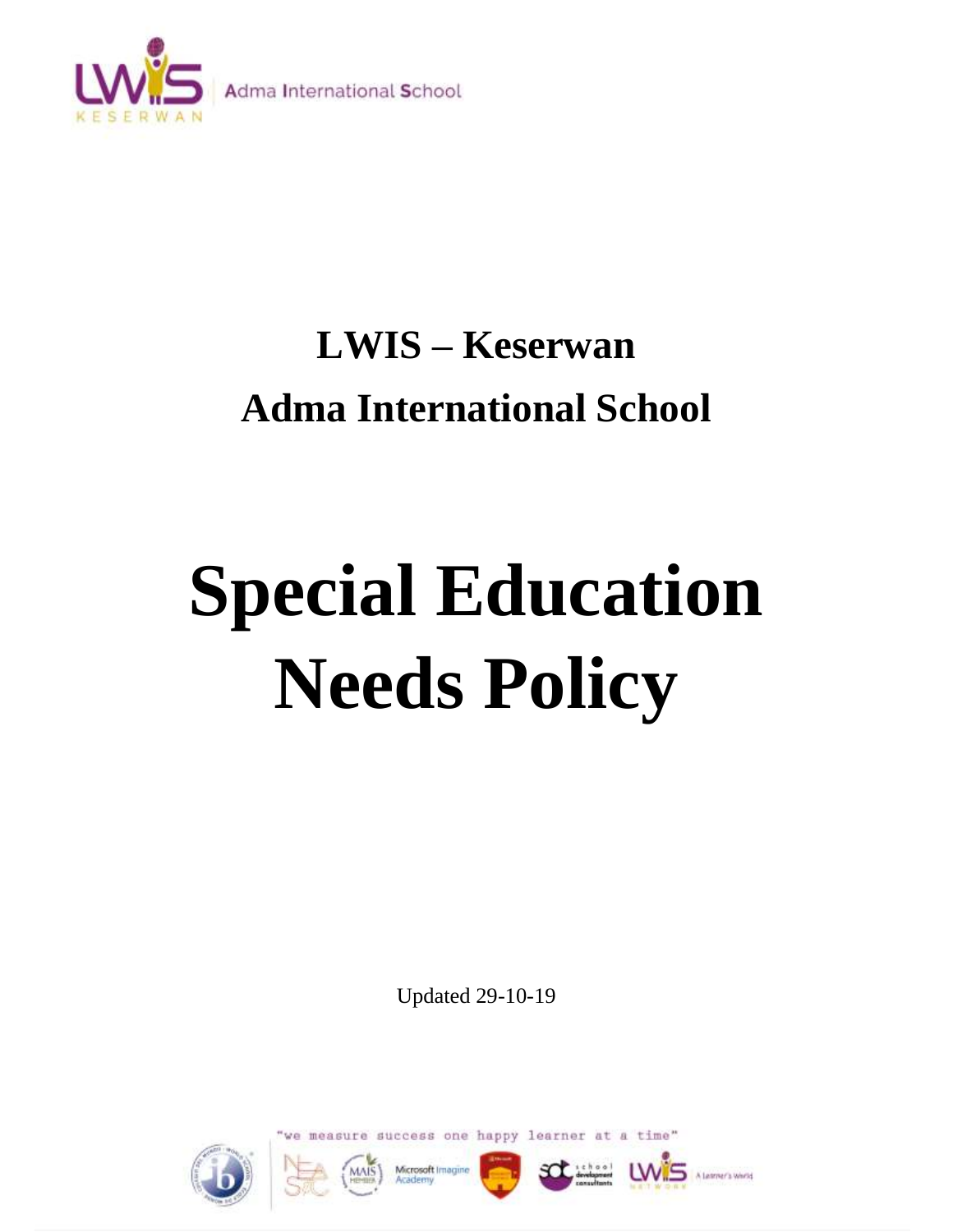

# **Table of contents**











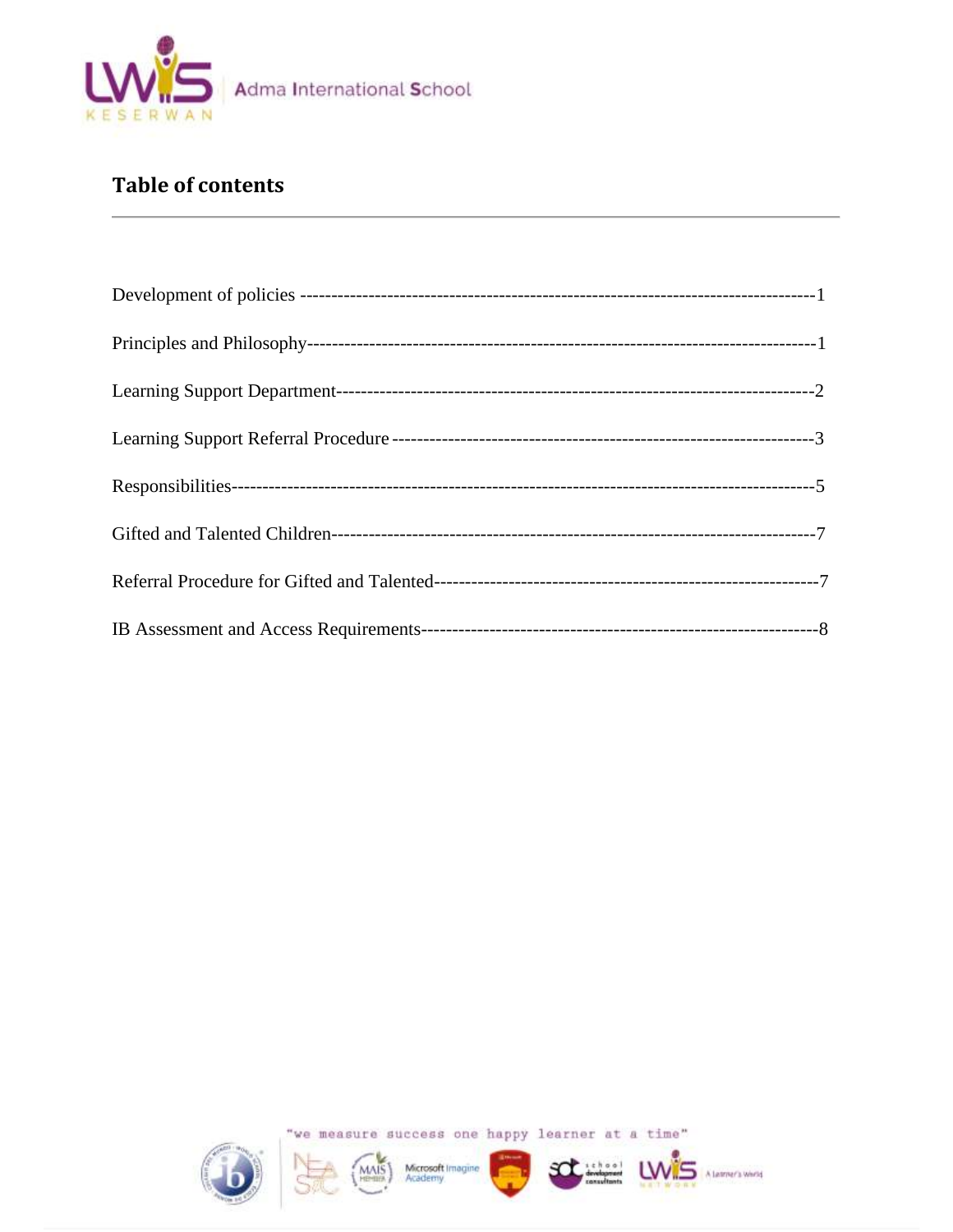

# **Development of Policies**

LWIS-Adma International School IB DP policies have been developed by the IB DP coordinator in collaboration with the IB DP committee. The committee includes the school principal, IB DP coordinator, IB DP teachers, TOK teacher, EE coordinator and supervisors, CAS coordinator, Head of Teaching and Learning, librarian, and members of the parent committee and student council.

The IB DP policies will be reviewed periodically at the end of each academic year in June and whenever updates are made available by the IB organization. They will be communicated to the school community through the school website, portal system, notifications, parent teacher meetings at the end of each term, and orientation sessions at the beginning of each academic year. They will also be available as hard copies in the library.

# **Principles and Philosophy**

According to the "Learning diversity and inclusion in IB programmes," inclusion is "an ongoing process that aims to increase access and engagement in learning for all students by identifying and removing barriers" (1).

Established in 1995, LWIS –AIS believes all children have the right to learn and are capable of learning. LWIS-AIS was among the first schools back then to include children with additional needs in mainstream services; providing them with an opportunity to learn and develop alongside their typically developing peers.

At LWIS-AIS, Inclusive Education sharpens our focus on catering to the needs of special children and assisting them to be integrated with mainstream education. A multidisciplinary team of closely involved and dedicated special educators, speech therapists and occupational therapists create meaningful and equitable access to an accommodated curriculum, especially designed for the specific child. Enhancing a child's motivation to learn from multiple perspectives leads to positive outcomes. Inclusion is an on-going process that aims to increase access and engagement in learning for all students by identifying and removing barriers. Inclusion has always been a way of life at LWIS-AIS, where students are catered for their needs within the mainstream classes while accommodating, and /or modifying the curriculum and the environment to help them develop in a natural setting.

Utilizing the IB Standards and Practices and the beliefs set forth in our mission statements, the learning Support Department at LWIS – AIS School caters for students whose educational progress is being hindered by difficulties in the areas of learning, behavior, and\or emotional development.

Every student at LWIS-Adma International School has the right to learn and is capable of learning. We aim to provide quality individualized education to all students with special needs respecting each as a unique learner. We work with students in the least restrictive environment making every

we measure success one happy learner at a time"

Microsoft Imagi



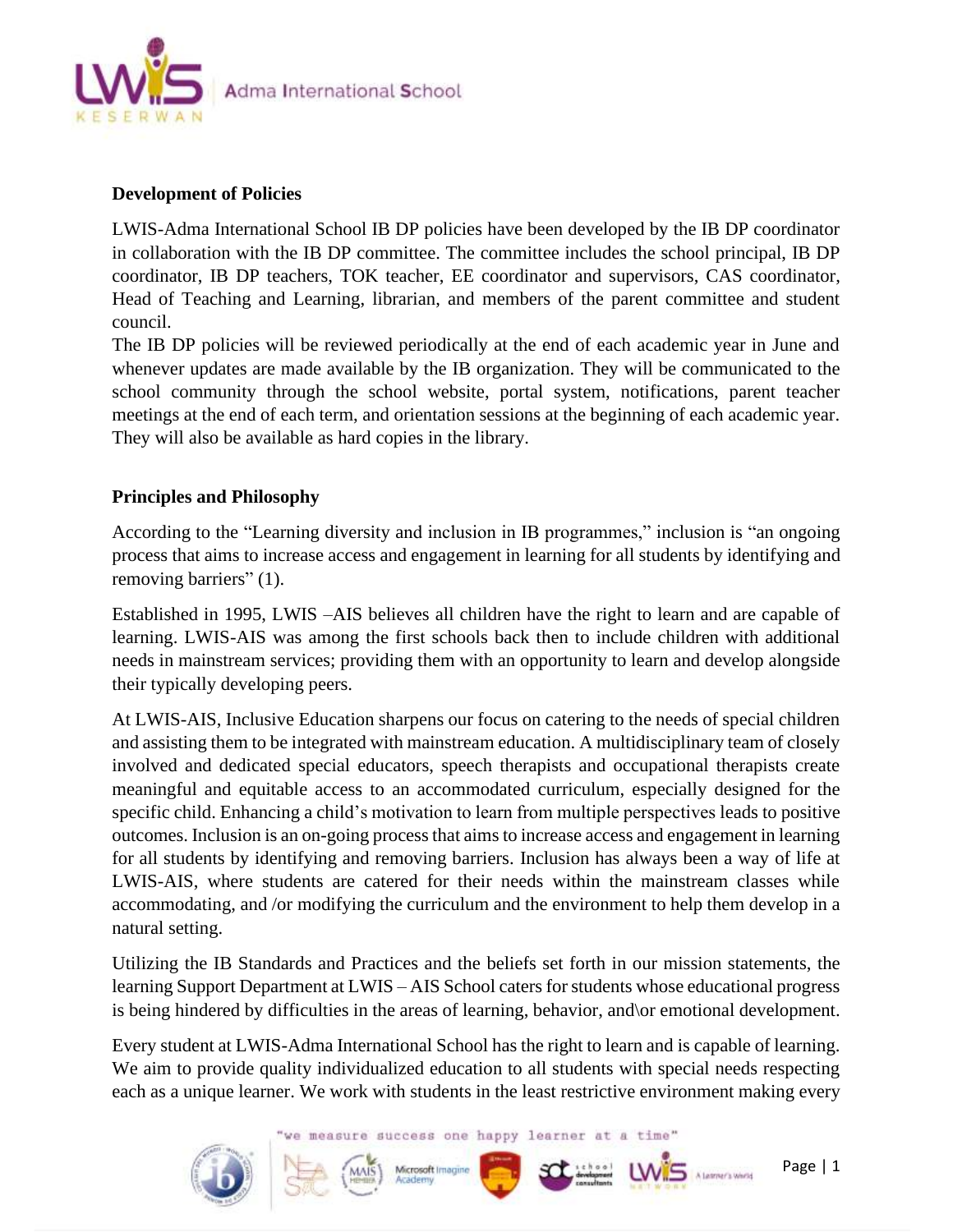

effort to include every student in the mainstream classroom and prepare him/her for life outside the school.

The primary aim of the Learning Support Department is to promote the optimal development and achievements of children and young people, and to help to ensure that they receive learning opportunities appropriate to their individual needs. In particular, it concentrates on the needs of students with exceptional abilities or special educational needs that require adaptations or modifications to school practices in order to be able to participate and benefit fully from their educational program.

LWIS- AIS endorses such a philosophy and practice because we believe in children's right to be full members of the school community. The school management believes that education must be designed to meet the varying needs of individual learners rather than the learners needing to adapt to what is on offer in the classroom. Thus, all our students are helped to become productive members of society.

# **Learning Support Department**

The Learning Support Program is available for students who have mild to moderate diagnosed learning disabilities. An IEP is created for each student who receives Learning Support. This plan is created in September and learning goals are set for the student. The Head of Learning Support and the Learning Support Team periodically reassess the IEP during the year. The student may receive support in the form of individual or small group instruction outside the classroom (pullout), support in the classroom (shadowing –in) , instructional accommodations, alternative assessments and/ or modified learning objectives. Modified learning objectives are noted by adding the words "special program" to the report card.

Students applicants to LWIS- AIS who wish to receive learning support, need to be thoroughly assessed by the Learning Support Department, so that their needs and the resources and facilities required to meet those needs can be determined. Thus, the learning needs or special strengths are identified by:

- 1- the school placement test.
- 2- the learning support assessment.
- 3- weekly evaluation.
- 4- progress report.





Microsoft Ima

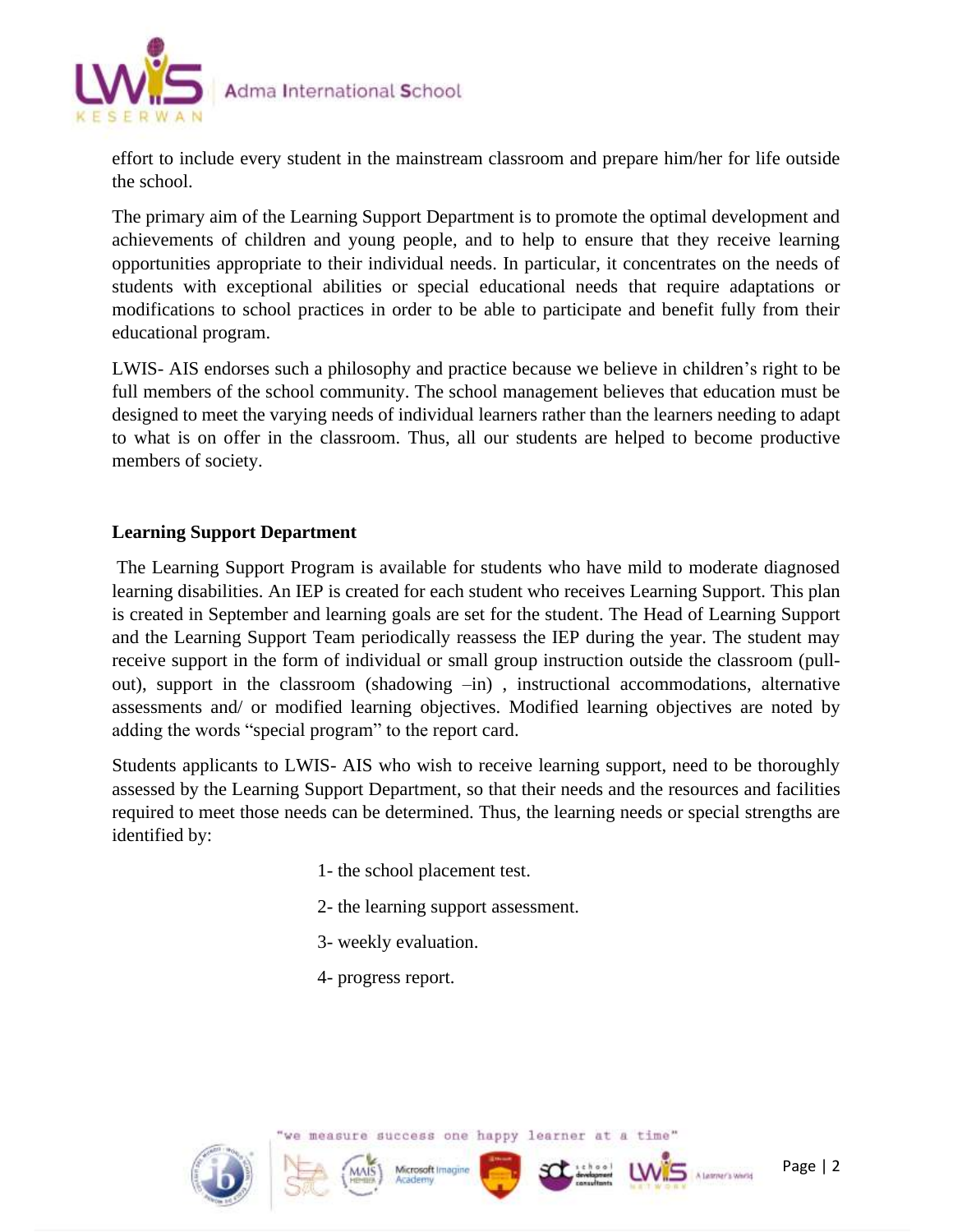

The Learning Support Department addresses the learning needs of students by offering the following services and programs:

- 1. Development of clearly focused individualized Educational plans (IEP) for students, with identification of special teaching techniques which enable the students to learn more efficiently.
- 2. Individual and\or small group work, or support in class for students as necessary.
- 3. Other intervention strategies such as individual counseling, speech and language therapy, psychomotor therapy, and advice and guidance to parents based on the initial or follow-up assessment of students' needs.

In addition, individual and detailed psycho- educational assessments, with a close examination of the context in which learning takes place are required to start the services. The psycho- educational assessment is completed outside school by credible professionals and is used as a baseline to determine the student placement coupled with the Learning Support own formal and informal assessments. All these documents are evaluated in order to formulate a complete picture.

Consideration of students' preferred learning styles is given utmost importance. As such, diverse activities and strategies including technology, library and visual aids are utilized to accommodate each child's learning profile.

# **Learning Support Referral Procedure**

If a teacher is concerned about a child's progress, he/she has to follow the Referral Procedure as to what steps to take.

□ Screening:

Mainstream teacher will undergo a screening in order to ascertain any potential difficulties / giftedness, and the process may be repeated as required throughout the school.

 $\Box$  Stage 1

When teacher has concerns about the progress a student is making in his/her subject, this concern should be made apparent to the Head of Section and Head of Learning Support Department. A Pre-Referral Form ( appendix A) should be completed and handed to the Head of Learning Support Department. At this stage, responsibility lies on the subject teacher to make adjustments to the work set and expected from the student involved in order to achieve success. The Head of Section should monitor the situation at this stage.

 $\Box$  Stage 2

If the subject teacher does not see improvement in the student's work, despite the refined program, the Head of Section should be made aware and the subject teacher should complete a Referral Form (Appendix B) with help from an assigned staff from the Learning Support and should be



Microsoft Imagi

LWIS Alarmers whose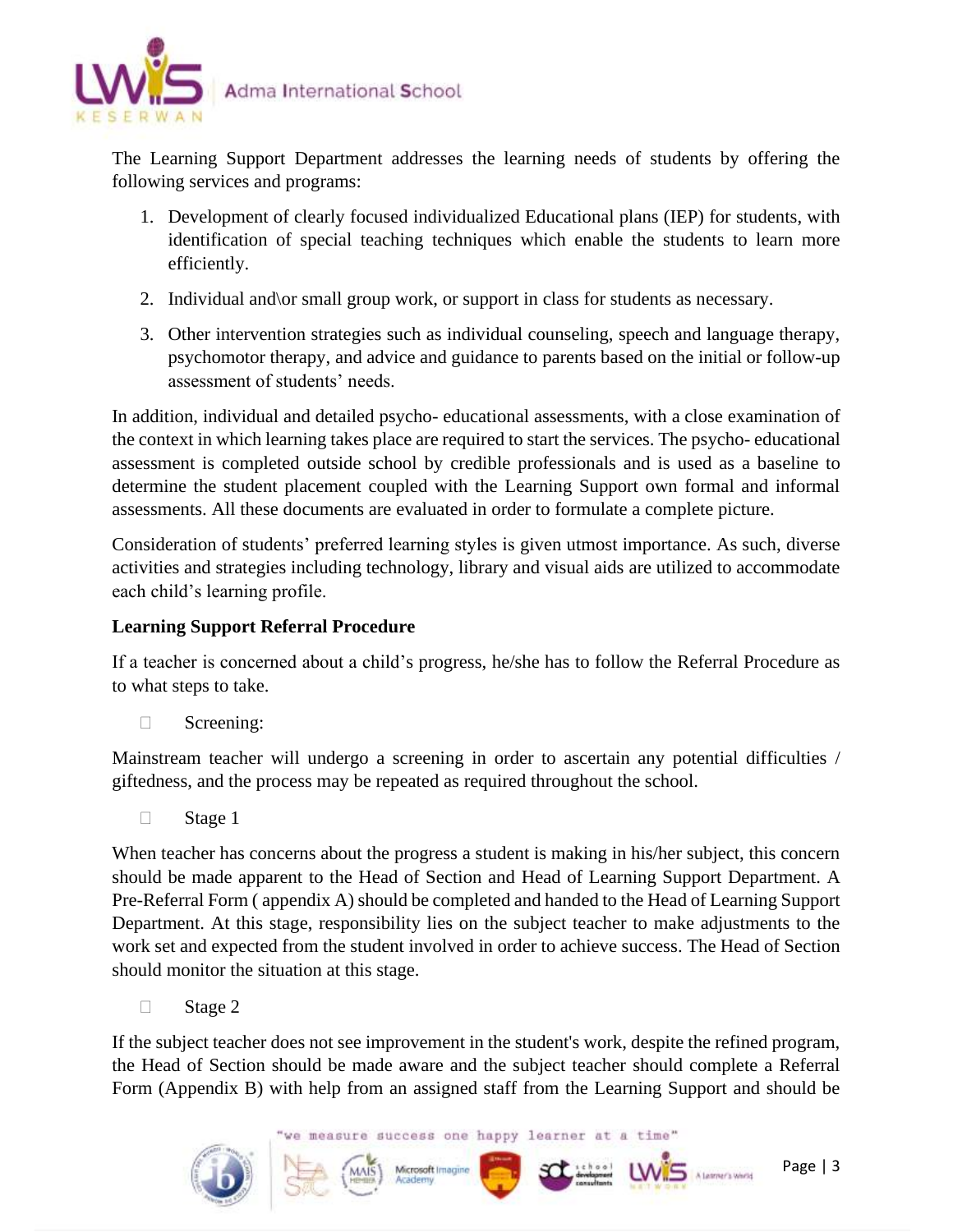

forwarded to the Learning Support Head of Department. At this stage, a meeting will be set up with the Learning Support Head of Department, and an intervention team will start reviewing the file and any available assessment and documentation if applicable in order to decide on a plan of action. The monitoring of the student is now shared between the subject teacher and the Learning Support Team.

The parents are invited to a meeting with the Head of Learning Support Department and relevant staff members to discuss the student's difficulties. Once the parental consent is given, the screening procedure is followed through.

 $\Box$  Stage 3

Following discussion with parents, relevant screening will be done by the assigned person from the intervention team to establish baseline levels in basic skills.

An IEP will be written by the learning support teacher with input from the class/subject teachers, and with the approval of the parent and the appropriate level of support will be determined. A copy of the IEP will be sent to parents and circulated to all relevant staff.

The IEP is reviewed annually and a progress report is sent at least once per term. The frequently of reports is decided for each individual case. Review meetings include the student, parents, a learning support member, and head of learning support whenever possible. Progress on existing targets will be assessed, and new targets will be set as appropriate.

Monitoring of IEP's is the responsibility of the Head of Learning Support Department who will at all times ensure that subject teachers and Head of Sections are kept informed of relevant information and adjustments.

Generally, children who have no specific needs or clear gaps in their learning but are finding it difficult to keep up with the pace of the class will be supported by Learning Support Team in class or out of class for extra support in the resource room (English, sciences ...) and through the differentiated work provided by subject/class teachers.

Children who need specific programs of study will be given in class or out of class support and where appropriate, a small group or one-on-one lessons will be offered. Every effort will be made to ensure the least possible disruption to the student's progress in relation to the curriculum.

The Head of Learning Support Department reviews on a regular basis all IEP's and monitors their progress with the ongoing input of all staff involved. Class/subject teachers are expected to differentiate both classwork and homework to ensure on appropriate level is mastered for each student.

we measure success one happy learner at a time"







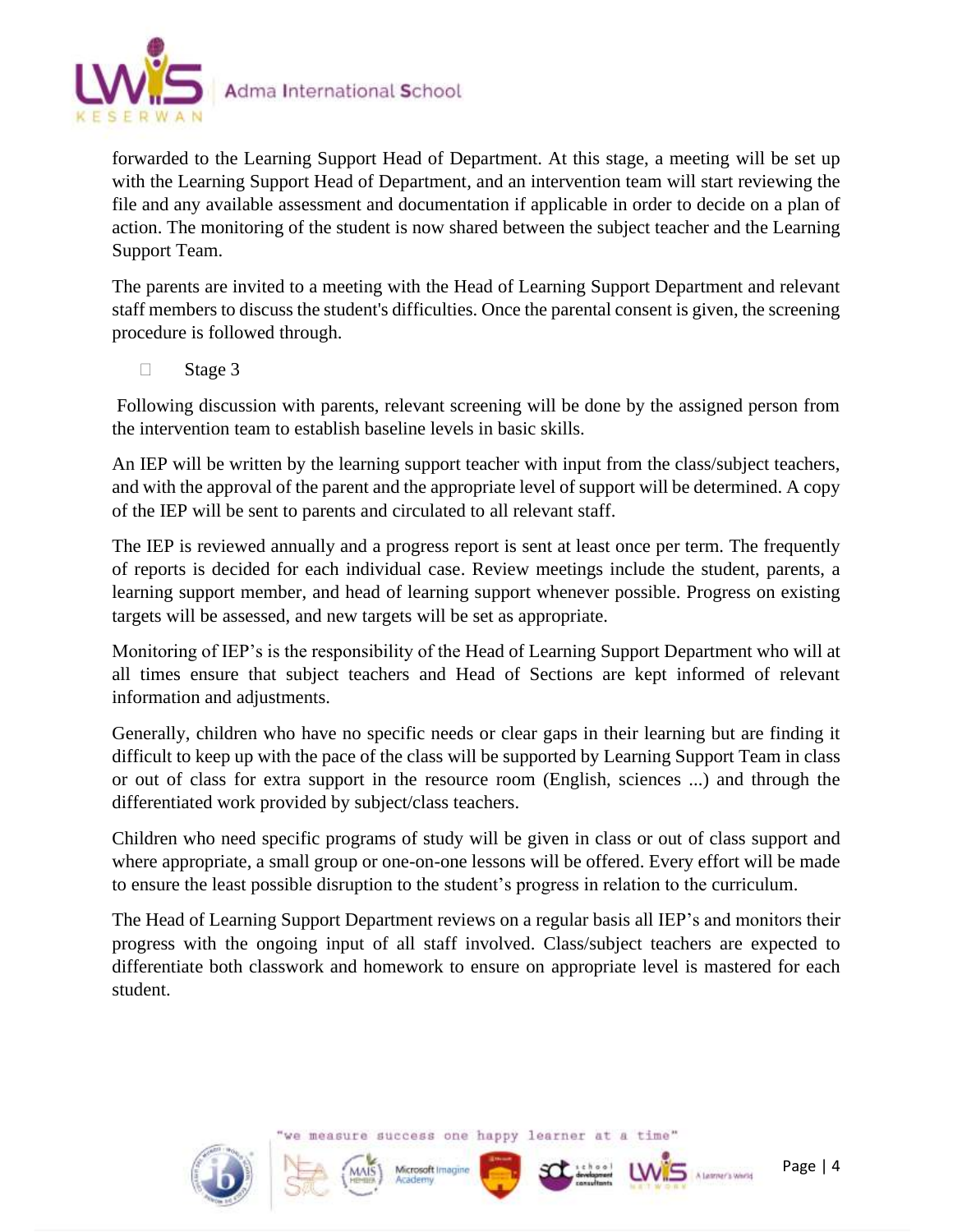

# **Responsibilities**

Mainstream teachers are responsible for providing a differentiated program of study appropriate to the mixed ability classes at LWIS –AIS.

When a student is not making the expected progress within this environment, the mainstream teacher is responsible for informing the Head of Section, the Head of Learning Support Department, and parents of their concerns. Additionally, the mainstream teacher in coordination with the relevant Learning Support teachers will devise strategies to enhance the student's progress and self-confidence. Furthermore, the responsibilities of the IB DP teachers include the following roles:

- Teachers should familiarize themselves with and implement any and all instructional and assessment practices included in a student's IEP.
- Teachers are required to report progress of students with IEP, at predetermined times, to the Head of Learning Support Department.
- Teachers may be required to attend workshops related to special education.
- Teachers are expected to communicate any and all assessment access requirements for IB students at the beginning of each academic year to the IB DP Coordinator for students in their courses.
- Teachers are expected to practice IB *Approaches to Learning*, particularly relevant to this policy which include differentiation of instruction to meet the needs of all learners in addition to teaching informed by assessment.
- Teachers are expected to assist in the identification of gifted or special needs students.
- Teachers are expected to differentiate IB course work to accommodate the accelerated needs of gifted learners.
- Teachers are required to maintain discretion and confidentiality.

The Head of Section should remain aware of the progress of every student in all subjects areas. The Head of Section should also ascertain whether issues are confined to an individual subject or are becoming obvious across more than one curriculum area.

Parents should be continually updated by IB DP Coordinator and Head of Section.

After the observation period, the Head of department should seek reassurance that the student has re-established appropriate progress. If concerns still persist, the mainstream teacher should complete a Referral Form and pass this to the Head of Learning Support Department. Following the Referral, a meeting will be set up with parents to discuss the child's needs.

Following the meeting, the Head of Learning Support Department and the relevant members of the interview are responsible for ensuring appropriate testing occurs, and that a suitable IEP is produced together with detailing learning targets strategies and support mechanisms. Teachers and parents will be kept informed of any adjustment made to the IEP.

we measure success one happy learner at a time"

Microsoft Imagine





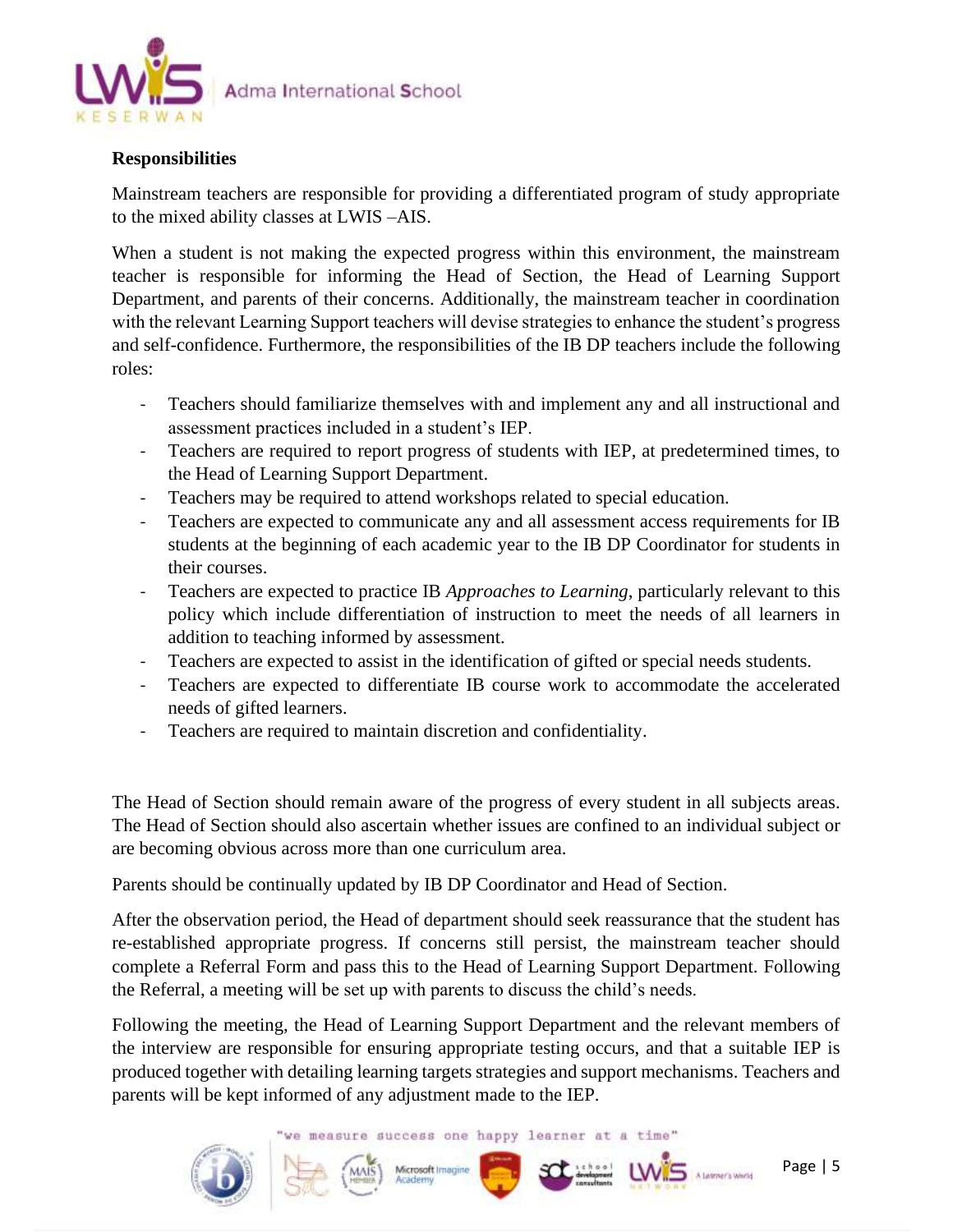

The Head of Learning Support Department is responsible for ensuring timely reviews of the IEP's for individual students and for monitoring the progress of students supported by the Learning Support Team and their subject/class teachers.

In addition to the above, the Learning Support Team will:

- maintain the school's learning support students list and provide staff with up to date information.
- provide support and advice in the early stages of referral.
- oversee all records and ensure all documentation relating to a student's progress on the IEP is available.
- liaise with teachers, parents and outside organizations.
- contribute to and participate in in-service training within the school.
- attend appropriate training outside school in line with the school's policy on staff development.

Mainstream teachers will:

- provide a differentiated program of study to include all students' abilities and needs.
- inform Head of Section of any concerns by filling Pre-referral.
- setting appropriate strategies for improvement.
- monitor and give feedback progress.
- complete referral form if problem persists.

Head of Section will:

- monitor students' progress in all areas of concern.
- make sure that Referral form is completed if problem persists.
- liaise with Learning Support coordinator, parents, students, and mainstream teachers in monitoring progress.



Microsoft Imag





 $UNS$  Alarmers which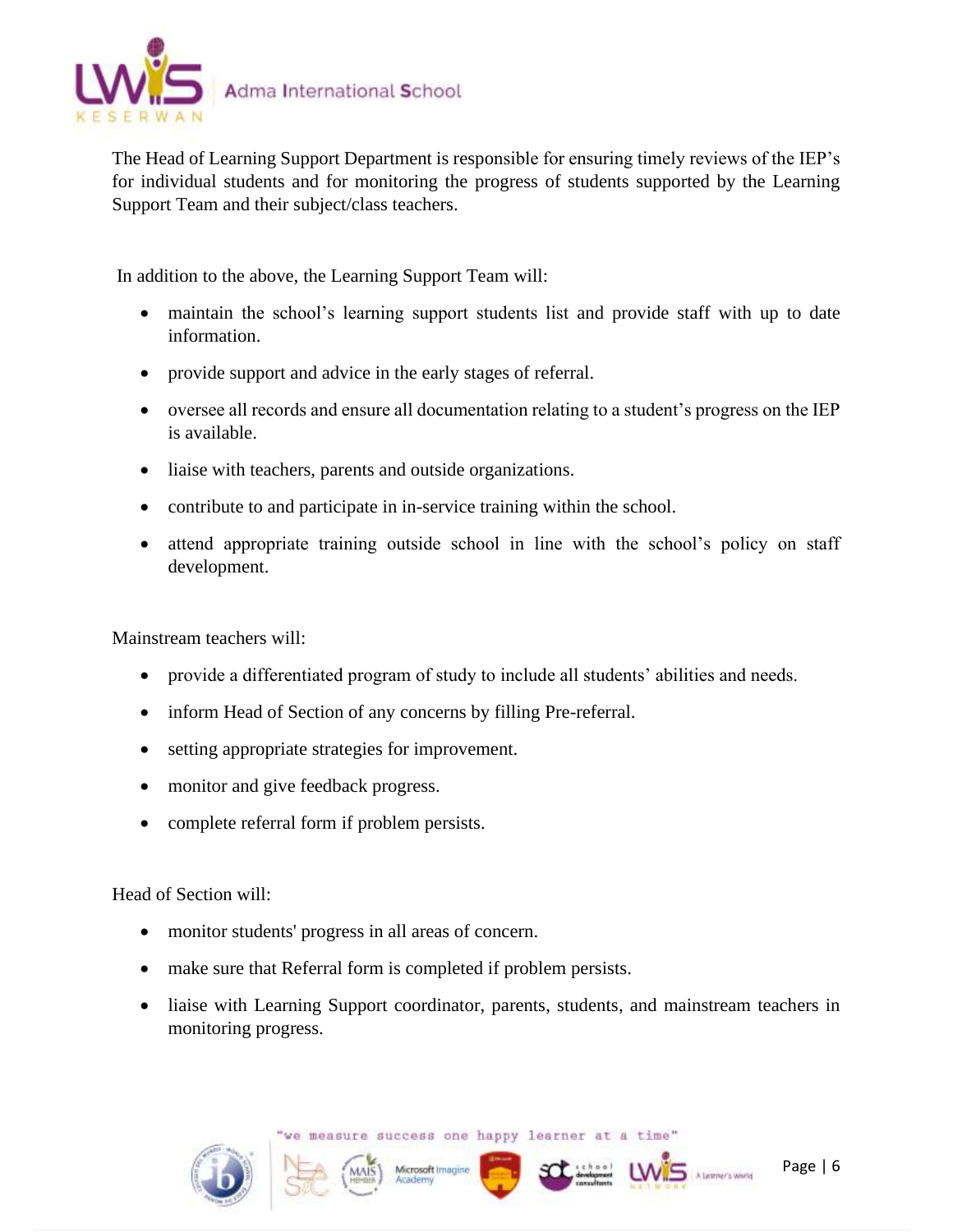

Learning Support Head of Department will:

- ensure appropriate testing is provided.
- ensure IEP's are drawn up as required.
- ensure relevant information is circulated to all involved.
- ensure reviews are taking place.
- ensure progress of students with IEP's is monitored.

# **Gifted and Talented Children**

If a child is gifted, the school may offer an adapted curriculum within the child's age group level. If a child is recognized as gifted by the teacher or parent, the Head of Learning Support Department should be notified, and a referral would take place.

# **Referral Procedure for Gifted and Talented**

1. Gifted referral form is completed by referring source –teacher, parent, etc.

2. Completed referral form (appendix C) is to be forwarded to the Head of Section and the Head of Learning Support Department.

Once permission is received, the student's teacher will be asked to complete the Gifted Rating Scales (GRS) or Scales for Identifying gifted students (SIGS). These scales are used as a screening instrument to determine if further testing is warranted for the referred student.

4. If the referred student does not meet the screening criteria, the referral is terminated at this point, and no further evaluation is required. A letter will be sent to the parents by the learning support department reflecting the outcome of the evaluation.

5. If the referred student meets the screening criteria, then the learning support team will meet and decide what further steps will take place while informing the parents. The student afterwards will be sent to complete the final portions of the assessment (academic standardized assessment and cognitive testing).

6. When the assessment is completed, the learning support department will be notified as to whether or not the student has met the eligibility criteria for the gifted program. The parents of the student will then be contacted by Learning Support Department as to this status.



we measure success one happy learner at a time"

Microsoft Imar

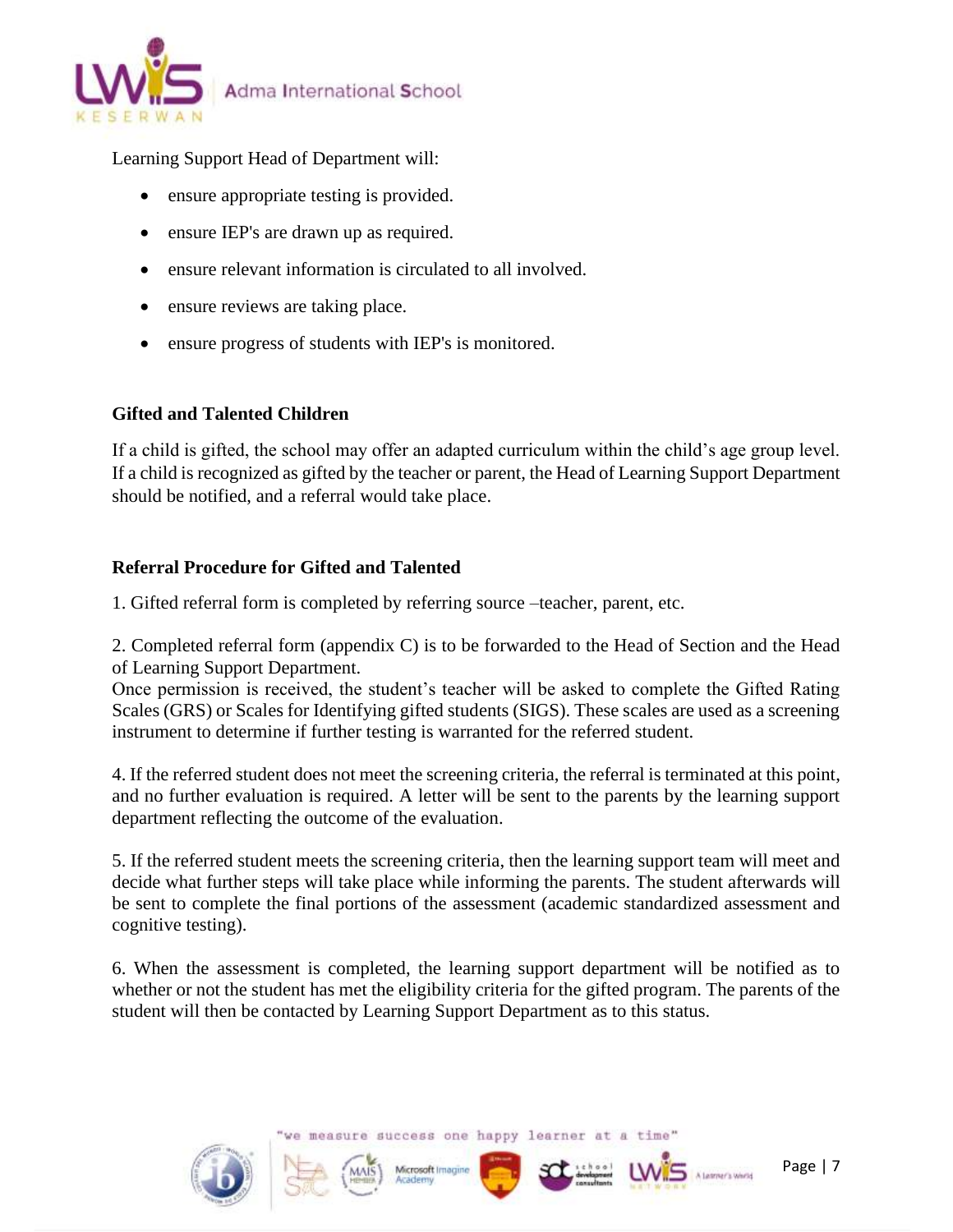

7. Lastly, the Learning Support Department will notify the Head of Section and the Principal as to the eligibility status of the referred student and will agree together on a suitable program provided by the learning support team.

# **IB Assessments and Access Requirements**

The following is from "Candidates with Assessment Access Requirements:"

2.1.1 Students with learning support requirements may need support and arrangements for both teaching and learning. Once a student with learning support requirements is enrolled in the school, it is the responsibility of the school to meet the student's learning needs, including suitable arrangements for teaching and assessment.

2.1.2 Although a number of inclusive assessment arrangements are available for students with learning support requirements, some subjects may pose difficulties for certain candidates.

Careful consideration should be given to a candidate's choice of subjects. The subjects chosen should allow them to demonstrate their strengths and empower them as learners. Schools may consult with the IB Global Centre, Cardiff before confirming a candidate's subjects.

2.1.3 In order to plan the access arrangements for a candidate, for both teaching and assessment, it is essential that the coordinator consults all teachers concerned at an early stage in a candidate's study of the Diploma Programme.

2.1.4 The inclusive assessment arrangements provided to a candidate must be planned in advance to give a candidate ample time to learn to use them effectively during classroom activities.

2.1.5 The inclusive assessment arrangements provided for a candidate must be carefully individualized, planned, evaluated and monitored. They should be based on current, and not past, requirements. The purpose is to take away the disadvantage, to the extent possible, due to the candidate's challenge. Under no circumstances should it give the candidate an advantage. Decisions on the type of inclusive assessment arrangements to be provided for a candidate must be strictly based on individual requirements. They should not be based on administrative convenience or inconvenience or provided as a standard to all students with learning support requirements in the school/classroom.

2.1. 6 The inclusive assessment arrangements that are requested should be a candidate's usual way of working. The candidate must be familiar with any assistive equipment, including a computer and any software authorized for use in an examination. When candidates require access to reading on coloured paper, the colour paper chart on IBIS must be used to choose the appropriate colour. This would ensure that the request for coloured paper for their examinations is in line with their usual way of working. If support from a scribe, reader, prompter, practical assistant/aide or communicator is required, the candidate must practise with the person acting in this capacity in advance of the examination.

2.1.7 All requests for inclusive assessment arrangements submitted by a coordinator must have the support of the head of school. (All correspondence from the IB Global Centre, Cardiff concerning candidates with assessment access requirements will normally be addressed to the coordinator.)

2.1.8 Before submitting appropriate documentation to the IB Global Centre, Cardiff, the school must obtain consent from the candidate, provided he or she is at the age of consent in his or her country, or from the candidate's parent(s) or legal guardian. The school must also inform all

we measure success one happy learner at a time"

Microsoft Imagin



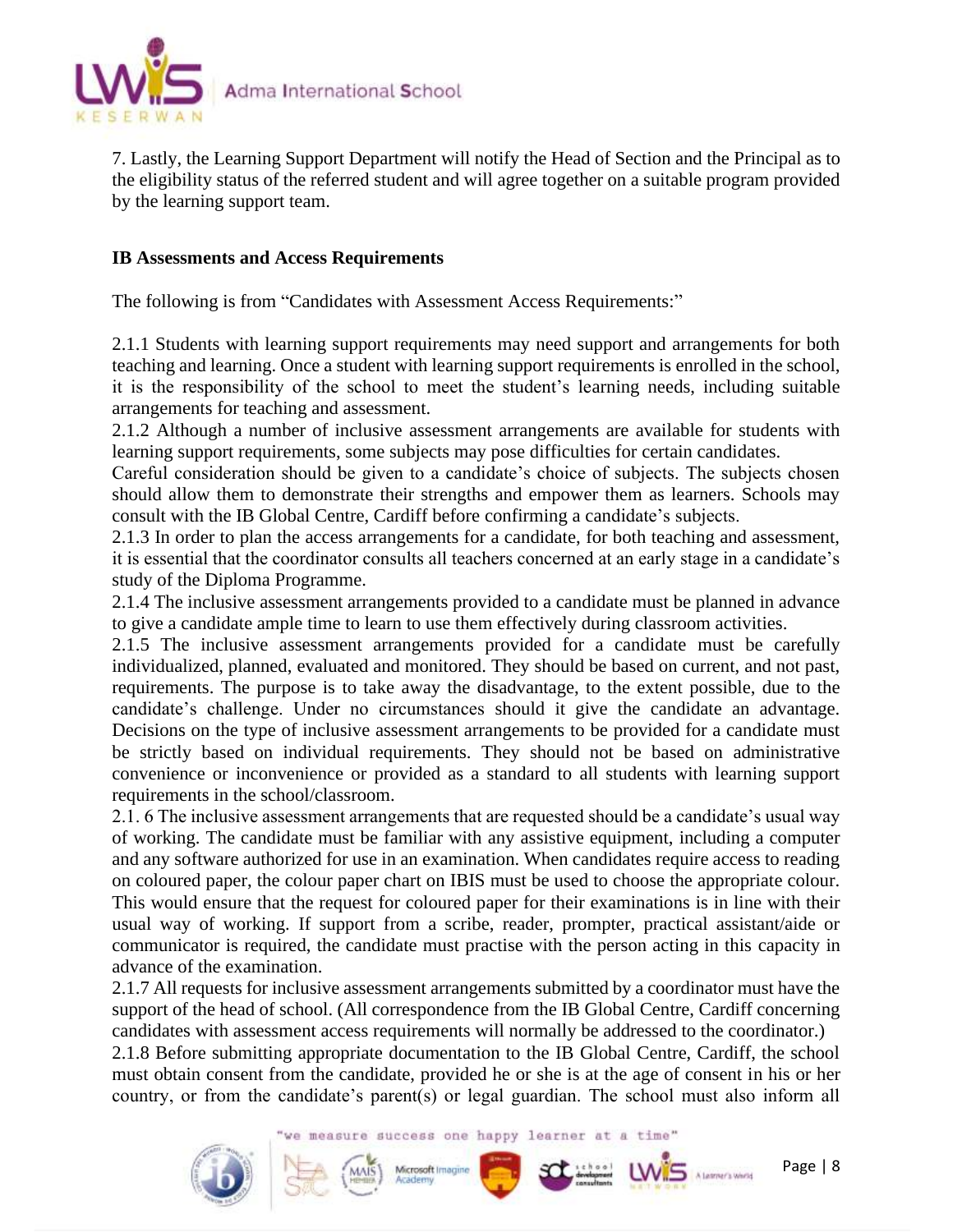

individuals, who give consent for a school to submit documents to the IB, that if the candidate transfers to another school

for the examination, the online application for the request for inclusive assessment arrangements along with the supporting documents including authorization, if applicable, will be visible to the coordinator of the new school. Further, the school must also inform the candidate, parent(s) or legal guardian that if he or she wished to withdraw the request for inclusive assessment arrangements before a transfer, he or she must inform the school of this at the time of transfer. Then, the school IB coordinator must immediately inform the IB Global Centre, Cardiff of this request in writing.

2.1.9 If a candidate's registration has been deleted after approval of inclusive assessment arrangements, it is the responsibility of the school to re-apply for the arrangements as the original authorization will be invalid. If a candidate's subject/level registration has been changed after approval of modified papers, it is the responsibility of the school to inform the IB Global Centre, Cardiff about this immediately. Failure to do this will result in the candidate receiving modified papers for the original subject/level.

2.1.10 It is the responsibility of the school to request for examination re-scheduling for the candidate where required. If a candidate's personal examination timetable is such that, with rest periods and additional time, more than six and a half hours of examinations would take place in one day, rescheduling should be requested. All regulations and procedures that normally apply to rescheduling examinations must be adhered to. Information on rescheduling can be found in Diploma Programme *Assessment procedures*. An application for inclusive assessment arrangements must be submitted on behalf of a candidate by the coordinator using the online request form. Although, a teacher who specializes in teaching students with learning support requirements may complete and save the online application, it is ultimately the coordinator's responsibility to submit the competed form.

2.1.11 The school is responsible for making all arrangements for approving and appointing a scribe, reader, prompter, practical assistant/aide or communicator. The person providing support must not be another candidate, a relative of the candidate, the subject teacher or a representative from an advisory service where a conflict of interest may be apparent or perceived. The IB does not pay a fee or expenses to a person providing support.

2.1.12 The school is responsible for making all arrangements for assistive technology that may be used for a candidate's learning and assessment including speech recognition and reading software. The IB does not pay for the hiring or purchasing of equipment.

2.1.13 The school is responsible for ensuring that all equipment authorized for a candidate with assessment access requirements functions correctly and that there is a member of staff who is familiar with its use (for example, a Braille machine, computer software). (6-7)



measure success one happy learner at a time"

Microsoft Ima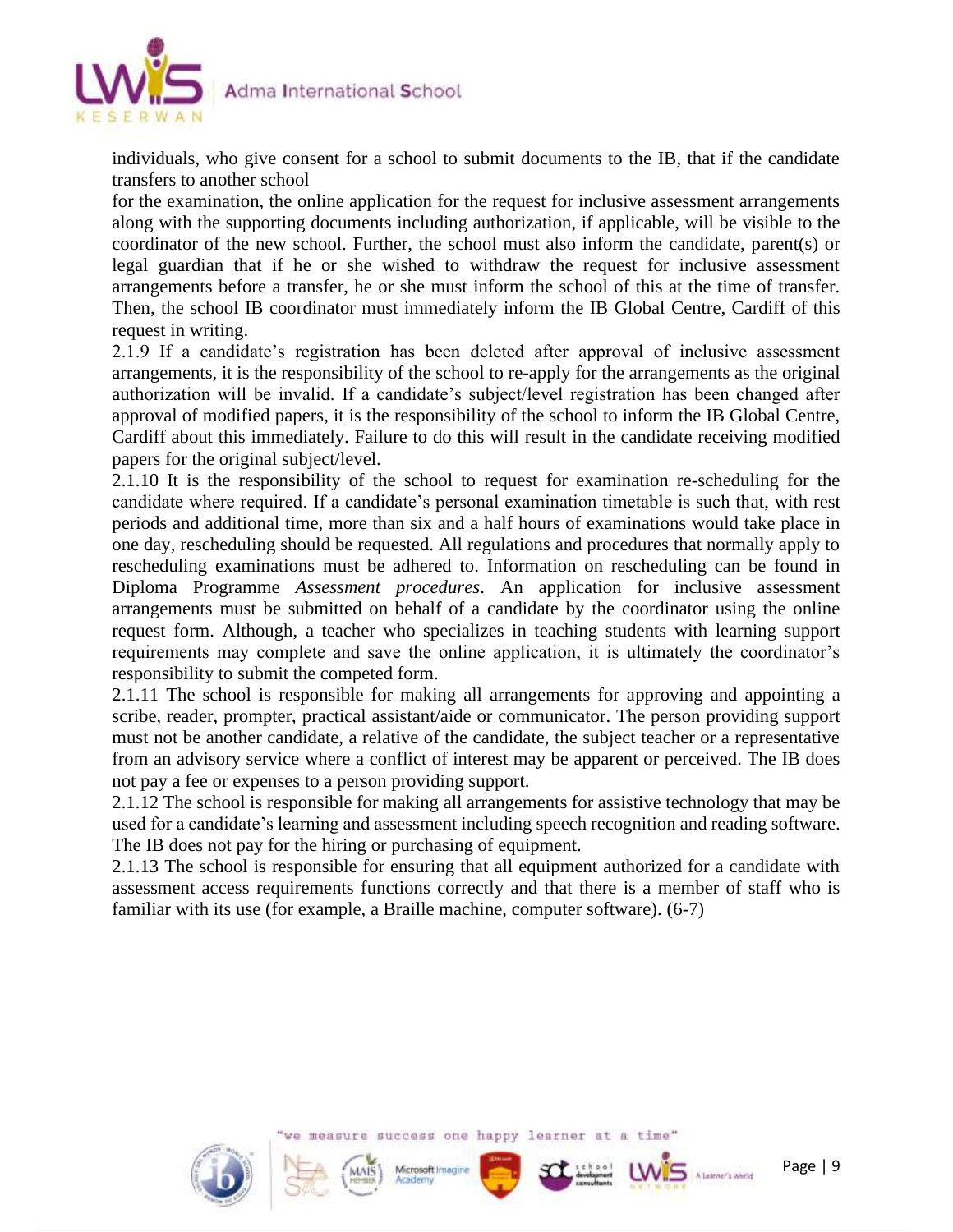

Adma International School

# **Appendix A**

# **Learning Support Services**

# **Pre-referral Form**

**Teacher's Note** 

<u> 1999 - 1999 - 1999 - 1999 - 1999 - 1999 - 1999 - 1999 - 1999 - 1999 - 1999 - 1999 - 1999 - 1999 - 1999 - 199</u>

| Name of Student: |  |
|------------------|--|
| Date             |  |
| Grade            |  |
| Name of Teacher: |  |

Please write down the areas of concern and your observations:

1. General Concern

2. Behavior Observed

- 3. Interaction with Students and Teachers
- 4. Academic Performance

"we measure success one happy learner at a time"

Microsoft Imagine



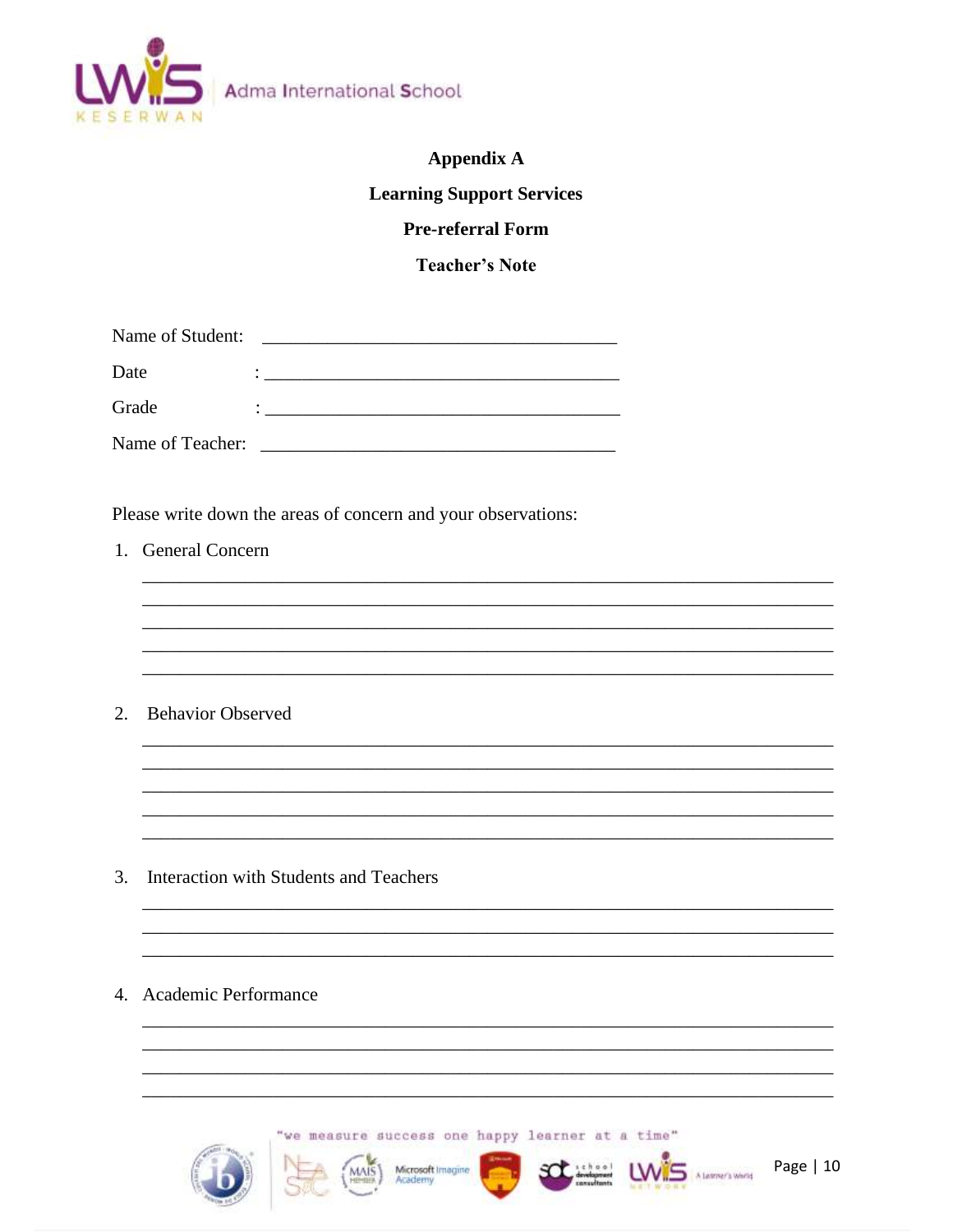

- 5. Conduct / Behavior
- 6. Others Comments

Signature of Teacher





MAIS Microsoft Imagine



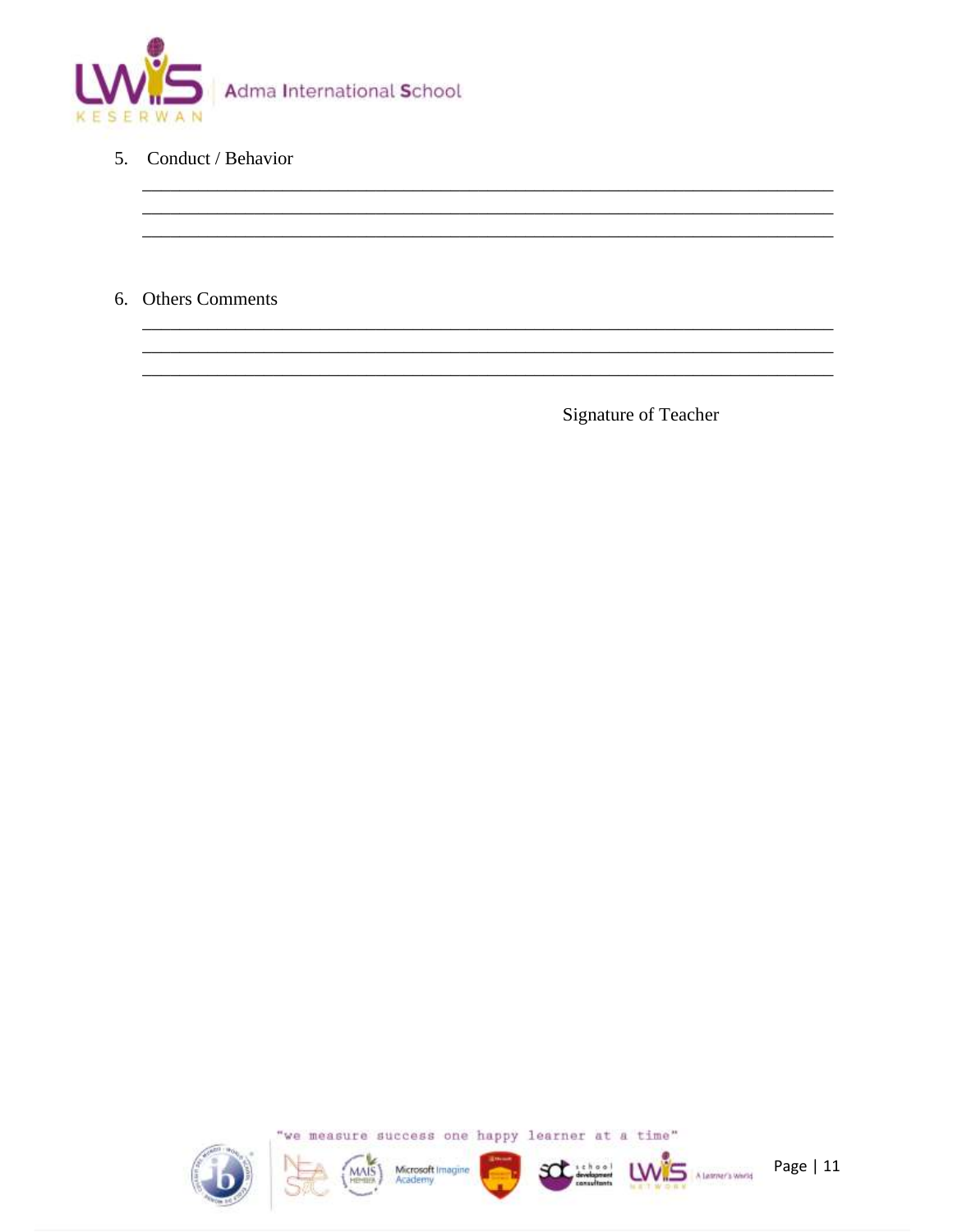

# **Appendix B**

# **Learning Support Department**

# **Referral Form**

# **Observation Checklist Filled By the Department and the Teacher in Concern**

| Are Parents Aware From The Referral? $Y/N$ |
|--------------------------------------------|
| Do They Agree With It? $Y / N$             |
|                                            |
|                                            |
|                                            |

……………………………………………………………………………….

Please complete the following checklist by ticking  $\sqrt{}$  next to the item that you think applies to the student concerned

#### 1- **Academic**

- Doesn't do homework
- $\Box$  Has difficulties in math
- $\Box$  Is getting grades below what is expected
- $\Box$  Has difficulty remembering
- $\Box$  Has difficulty understanding concepts
- $\Box$  Leaves assignments unfinished
- $\Box$  Has difficulty in reading

"we measure success one happy learner at a time"









Page | 12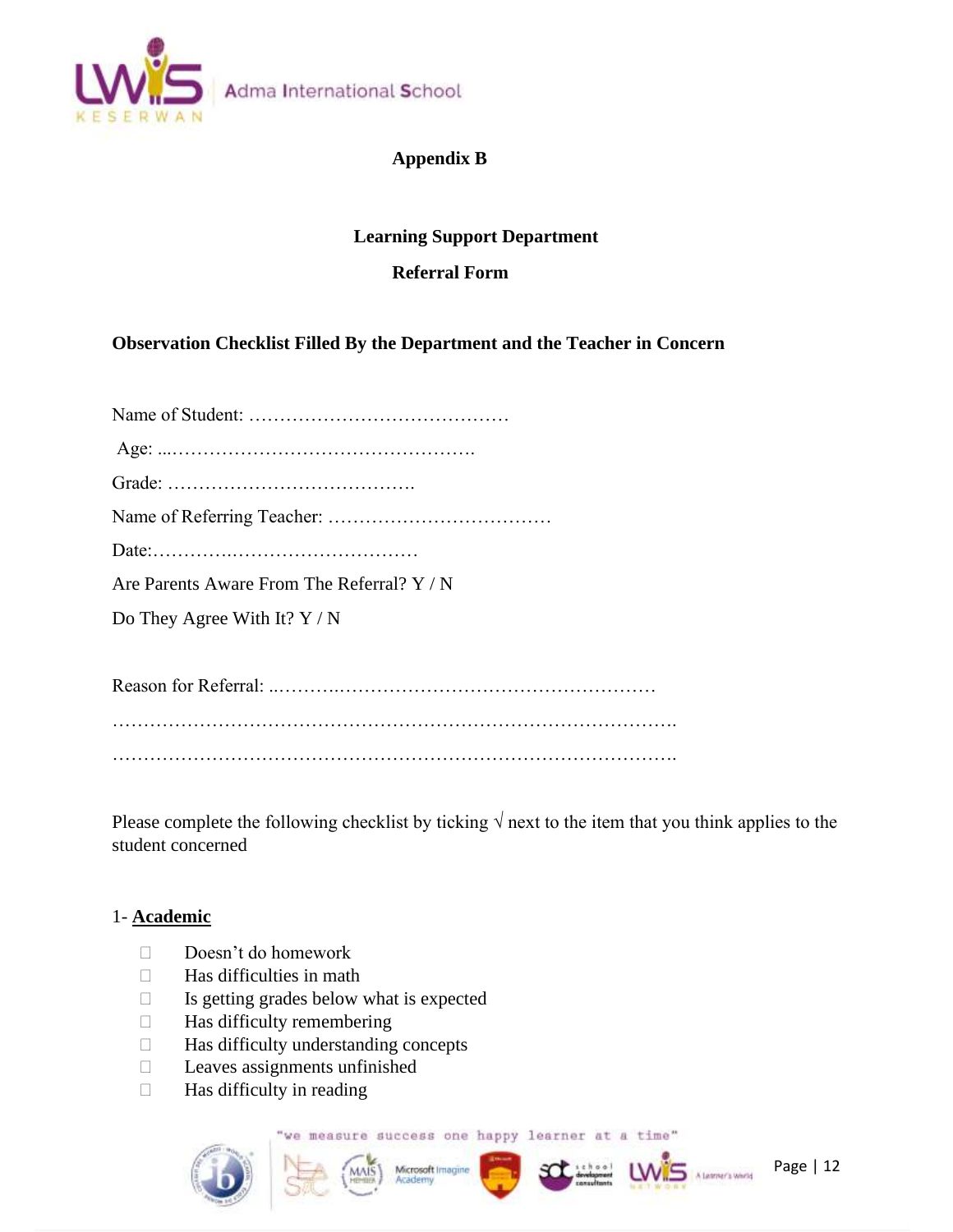

- $\Box$  Has poor fine motor skills
- $\Box$  Has difficulty in writing
- $\Box$  Has poor gross motor skills
- $\Box$  Has a problem in spelling writing
- $\Box$  Inverts letters when reading
- $\Box$  Has difficulty solving word problems
- $\Box$  Inverts words when reading or writing

# 2- **Emotional**

- $\Box$  Gets upset easily
- $\Box$  Cries easily
- □ Shows limited self control
- □ Has poor self-confidence
- $\Box$  Gets angry easily
- **Blames self excessively**
- **Norries excessively**
- $\Box$  Lacks energy
- $\Box$  Gets sick often
- □ Seems sad
- $\Box$  Acts like he / she doesn't care
- $\Box$  Complains of stomach aches
- Moody
- $\Box$  Complains of headaches
- $\Box$  Gets frustrated by little things

# **3- Behavioral**

- $\Box$  Bullies other students
- Does not show respect to teacher
- $\Box$  Is bullied by other students
- $\Box$  Often fidgets with hands or feet
- **Breaks** objects
- $\Box$  Often squirms in seat
- $\Box$  Talks out of turn in class
- $\Box$  Has difficulty waiting for turn in group
- $\Box$  Has limited attention / concentration situations
- $\Box$  Impulsive (doesn't seem to think before he /she acts
- $\Box$  Blurts out answers to questions before they're completed
- $\Box$  Stares into space
- $\Box$  Takes a long time to finish a task

we measure success one happy learner at a time"







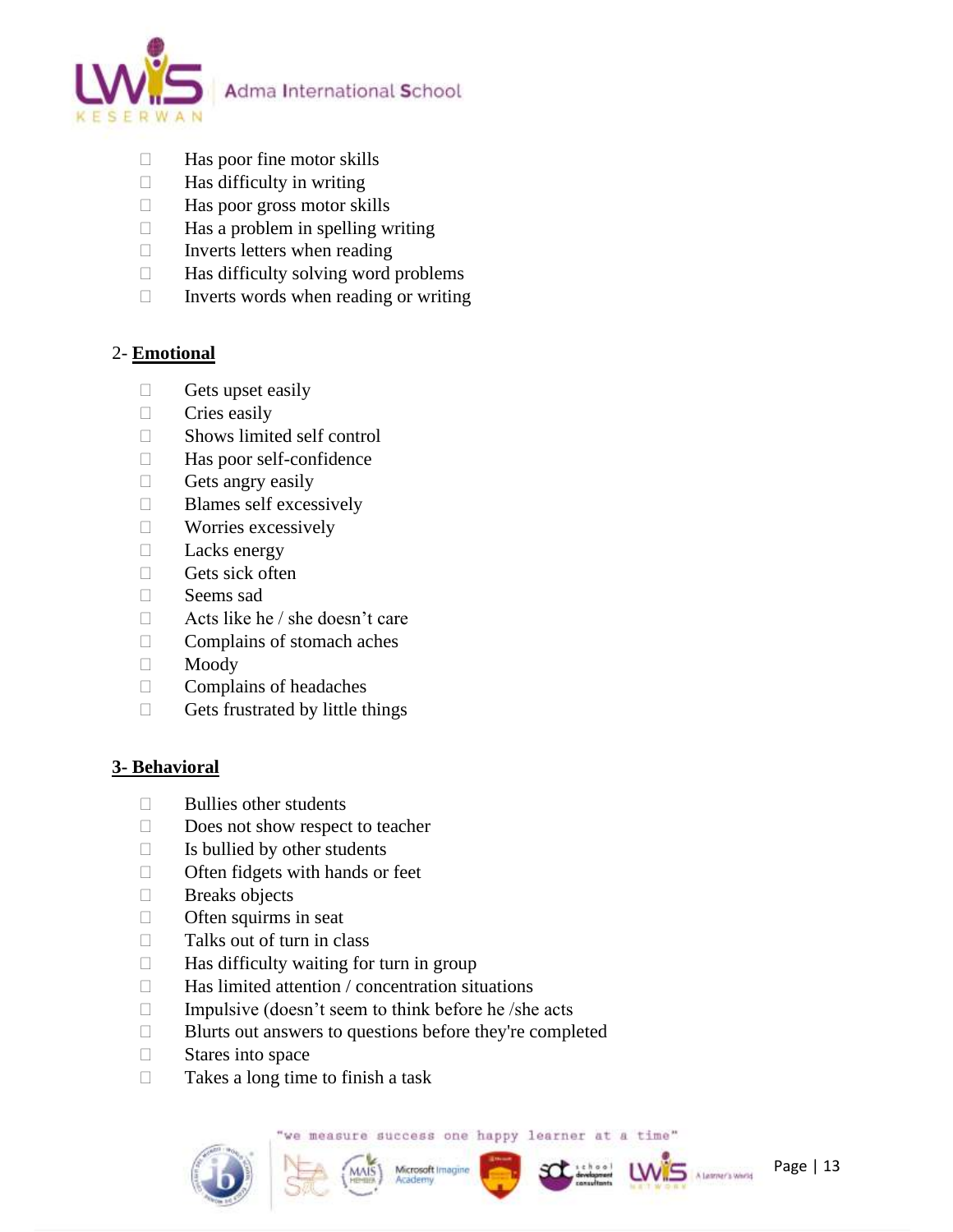

- $\Box$  Is easily distracted
- $\Box$  Shifts quickly from one activity to another
- $\Box$  Has difficulty following instructions
- $\Box$  Has difficulty playing quietly
- $\Box$  Plays / fiddles with objects
- $\Box$  Talks excessively
- $\Box$  Talks out of turn
- $\Box$  Interrupts others
- $\Box$  Gets out of chair often
- $\Box$  Loose items necessary for activities
- $\Box$  Throws objects at classmates
- $\Box$  Is easily bored

# 4- **Social**

- $\square$  Uses inappropriate language
- $\Box$  Avoids social activities
- $\Box$  Seems to be withdrawn
- $\square$  Does not participate in discussions or activities
- $\Box$  Has difficulty making friends
- $\square$  Shows little interest in activities
- $\Box$  Appears to be shy
- $\Box$  Neglects her / his appearance
- $\Box$  Appears not to like group work
- $\Box$  Gets into fights with others
- $\Box$  Others students tease /him/ her
- $\Box$  Talks back to the teacher
- $\Box$  Other students call him / her names
- $\Box$  Tries to make classmates laugh
- $\Box$  Has difficulty speaking in front of a group
- $\Box$  Sits alone

# 5- **Physical Appearance**

- $\Box$  Messy hair
- $\Box$  Untidy clothes
- $\Box$  Slouching posture
- $\Box$  Visible injuries (cuts, bruises, etc, )
- $\Box$  Unclean appearance

we measure success one happy learner at a time"

Microsoft Imagin





**LW<sub>5</sub>**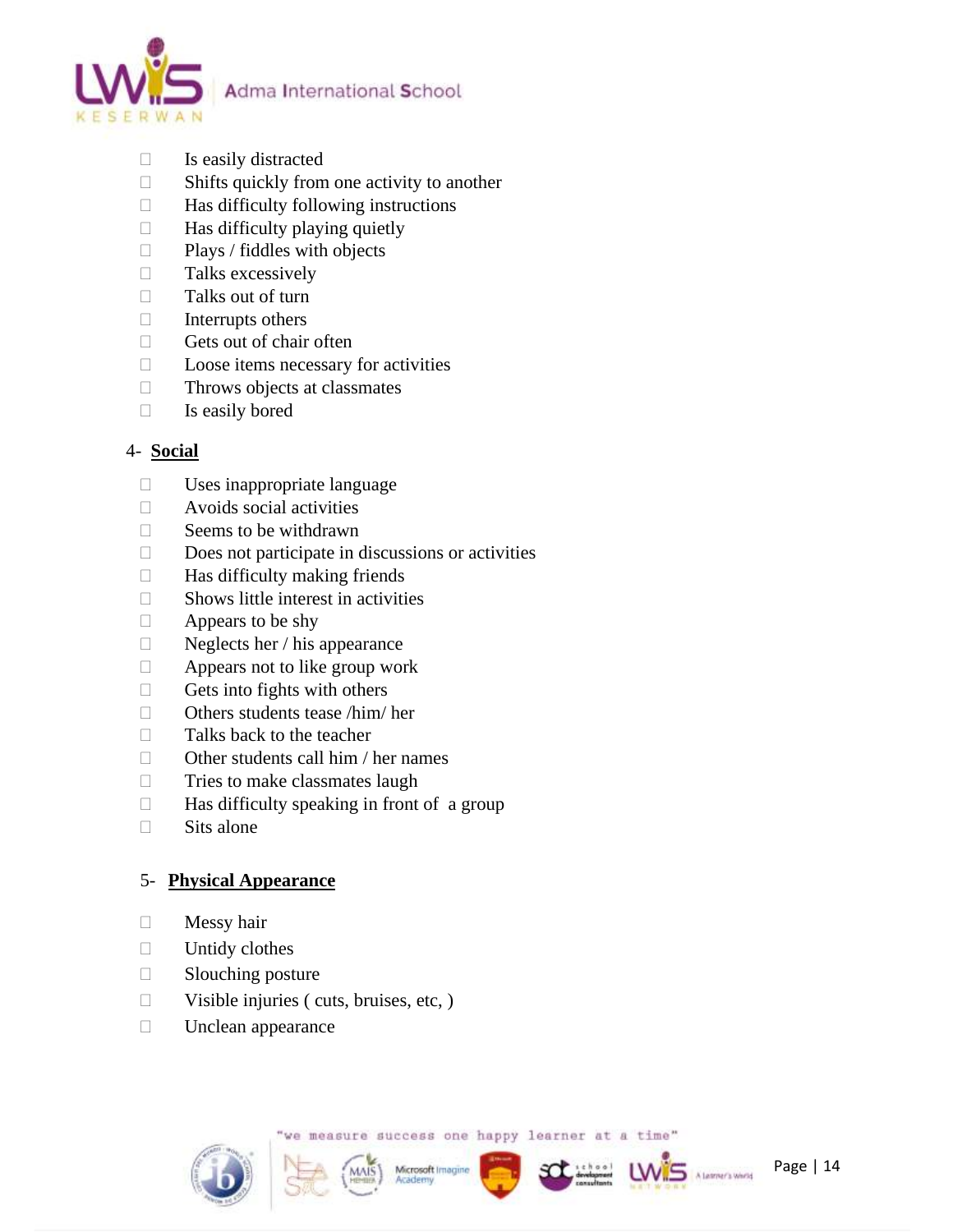

| Other Observations / Comments by Teacher<br>------------------------------                                   |                                                            |           |  |  |
|--------------------------------------------------------------------------------------------------------------|------------------------------------------------------------|-----------|--|--|
| <b>Action Taken</b>                                                                                          |                                                            |           |  |  |
| Comments by Head of Section<br>--------------------------------                                              |                                                            |           |  |  |
| Signature of Teacher                                                                                         | Signature of Head of Section                               |           |  |  |
| <b>Comments by Learning Support Department</b>                                                               |                                                            |           |  |  |
|                                                                                                              |                                                            |           |  |  |
| Signature of L.S Department:                                                                                 |                                                            |           |  |  |
| Recommendations                                                                                              |                                                            |           |  |  |
|                                                                                                              |                                                            |           |  |  |
| Refer to : $\square$ counselor : $\square$ upper campus $\square$ lower campus<br>$\square$ Speech therapist | $\Box$ L.S Head of Department $\Box$ Psychomotor Therapist |           |  |  |
| "we measure success one happy learner at a time"<br>Microsoft Imagine                                        |                                                            | Page   15 |  |  |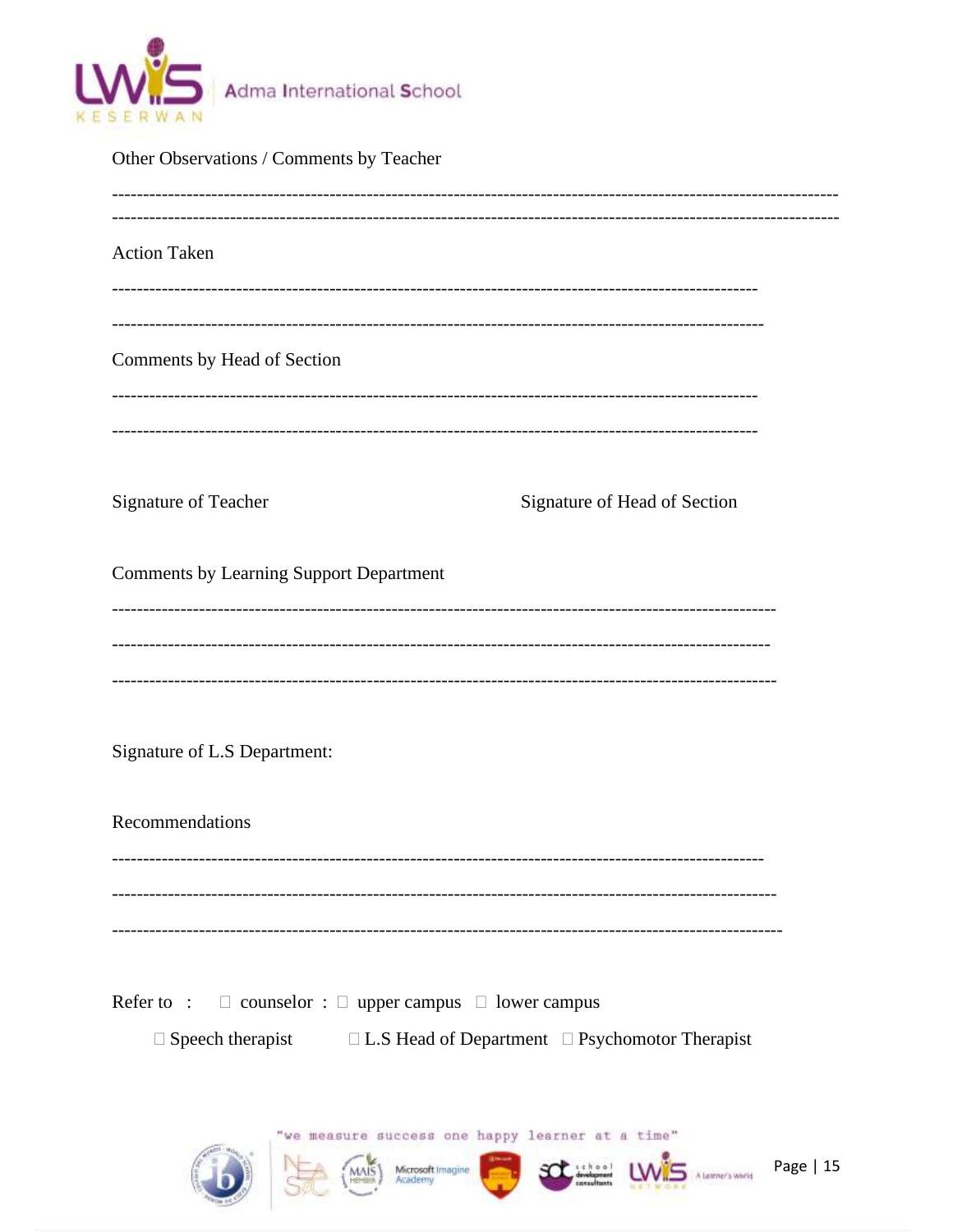

# **Appendix C**

# **Gifted Identification Referral Form**

Child's Name: Date of Birth: Teacher: Grade:

Referred by: (name)------------------- $\Box$  Teacher

- $\Box$  Director
- □ Parent

This student is referred for possible identification as gifted in the following area(s):

|           |                                                                                                      | Reason |
|-----------|------------------------------------------------------------------------------------------------------|--------|
|           | $\Box$ Specific Academic Ability:                                                                    |        |
|           |                                                                                                      |        |
| $\bullet$ |                                                                                                      |        |
|           |                                                                                                      |        |
|           |                                                                                                      |        |
|           |                                                                                                      |        |
|           | $\Box$ Visual or Performing Arts Ability (such as drawing, painting, sculpting, music, dance, drama) |        |
|           |                                                                                                      |        |

'we measure success one happy learner at a time"







 $1W<sub>5</sub>$ 

A Learner's winnig